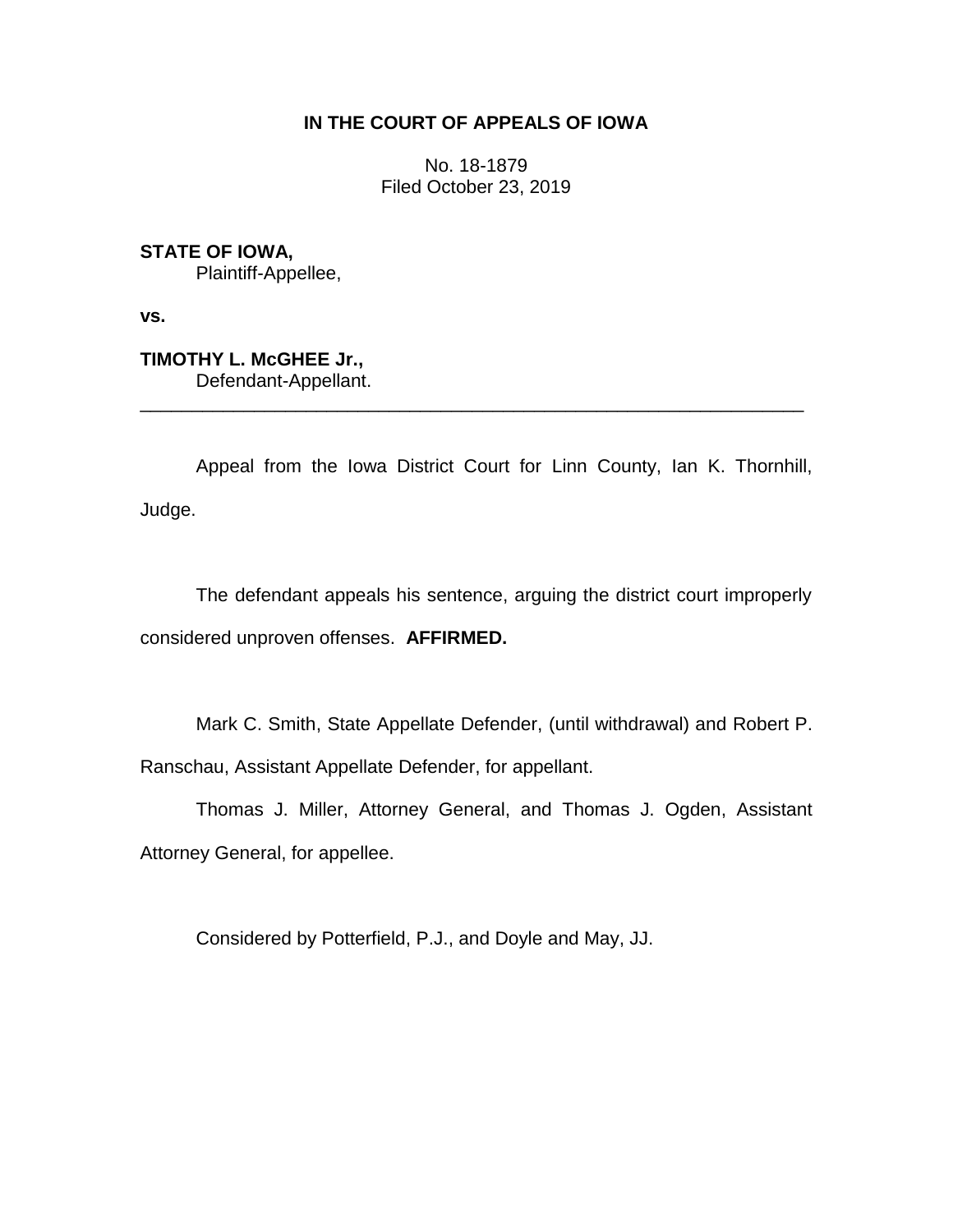## **POTTERFIELD, Presiding Judge.**

 $\overline{a}$ 

Timothy McGhee Jr. appeals his prison sentence on three counts of theft in the second degree and one count of theft in the fourth degree.<sup>1</sup> McGhee maintains the sentencing court considered unproven offenses when imposing sentence; he asks that we remand for resentencing. We will not reverse a sentence imposed "absent an abuse of discretion or some defect in the sentencing procedure." *State v. Formaro*, 638 N.W.2d 720, 724 (Iowa 2002).

"A court may not consider an unproven or unprosecuted offense when sentencing a defendant unless (1) the facts before the court show the accused committed the offense, or (2) the defendant admits it." *State v. Witham*, 583 N.W.2d 677, 678 (Iowa 1998). "If a court in determining a sentence uses any improper consideration, resentencing of the defendant is required." *State v. Grandberry*, 619 N.W.2d 399, 401 (Iowa 2000). That being said, "a district court's sentencing decision enjoys a strong presumption in its favor," so "a defendant must affirmatively show that the district court relied on improper evidence such an unproven offenses" in order for us to reverse. *State v. Jose*, 636 N.W.2d 38, 41 (Iowa 2001).

Here, the district court stated the following prior to declaring the sentence:

Since being released after his plea, [McGhee] has committed further crimes. Again, I know it[']s common vernacular, but the phrase "pick up charges" drives me crazy. You don't pick

2

 $1$  McGhee's appeal stems from a number of quilty pleas. But because the relevant judgments and sentences were entered before July 1, 2019, the amended Iowa Code section 814.6(1)(a)(3) (2019) is not applicable here. *See State v. Macke*, 933 N.W.2d 226, 228 (Iowa 2019) ("On our review, we hold Iowa Code sections 814.6 and [814.7,](https://1.next.westlaw.com/Link/Document/FullText?findType=L&pubNum=1000256&cite=IASTS814.7&originatingDoc=I4068a950d64111e9aec88be692101305&refType=LQ&originationContext=document&transitionType=DocumentItem&contextData=(sc.Search)) as amended, do not apply to a direct appeal from a judgment and sentence entered before July 1, 2019."); *see also* Iowa Code § 814.6(1)(a)(3) (limiting appeals from guilty pleas for crimes other than class "A" felonies).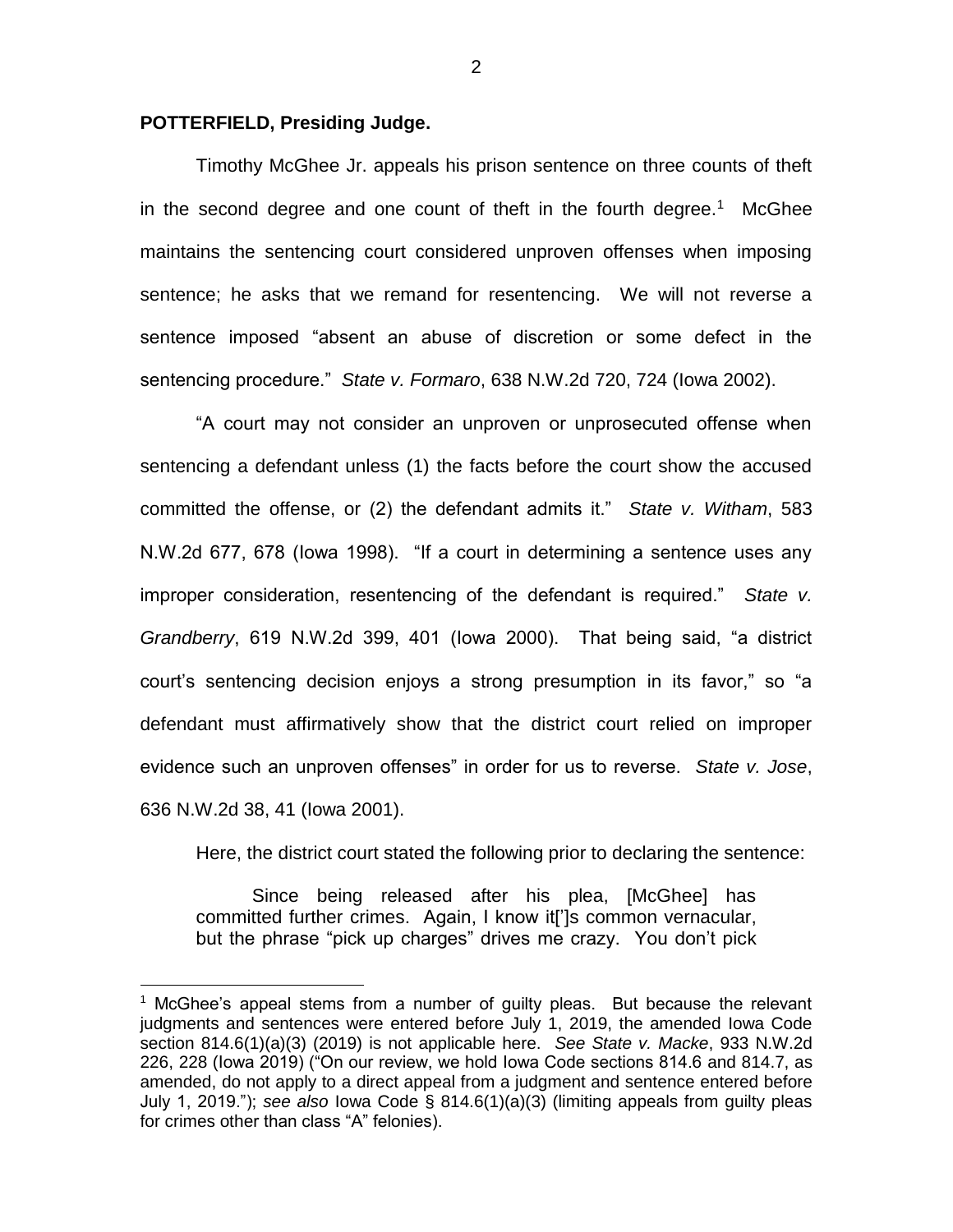up charges, you commit offenses, and that's what you've done here. You did it while you were on release pending this.

McGhee claims the district court's reference to "further crimes" shows the court considered pending charges to which McGhee had neither pled guilty nor had otherwise been resolved.

The State responds that the district court did not rely on any unproven offenses. The State recognizes the presentence-investigation (PSI) report contained a number of offenses allegedly committed by McGhee between the date he pled guilty to the offenses for which he was being sentenced—on May 10, 2018—and the date he was being sentenced—October 17, 2018. Of the twelve listed alleged offenses, two showed as "dismissed" on the report. The court noted it had a discussion with the parties prior to going on the record and the court had been made aware that five of the remaining ten charges were "being dismissed, either as part of that plea or as part of the resolution of this matter." Three remaining cases listed on the PSI report were pending charges from Jones County, which the court categorically stated it would not consider: "And, again, those indicate here that they're pending, so without any sort of disposition, I wasn't considering those anyway, but I will make this note for the record."

Of the remaining two charges, one already had a disposition at the time of the report—a fifth-degree theft charge, for which a \$65 fine was imposed on August 31—and McGhee entered a written guilty plea to the second right before the sentencing hearing—a second-degree theft charge. The court was free to consider both of these offenses during sentencing.